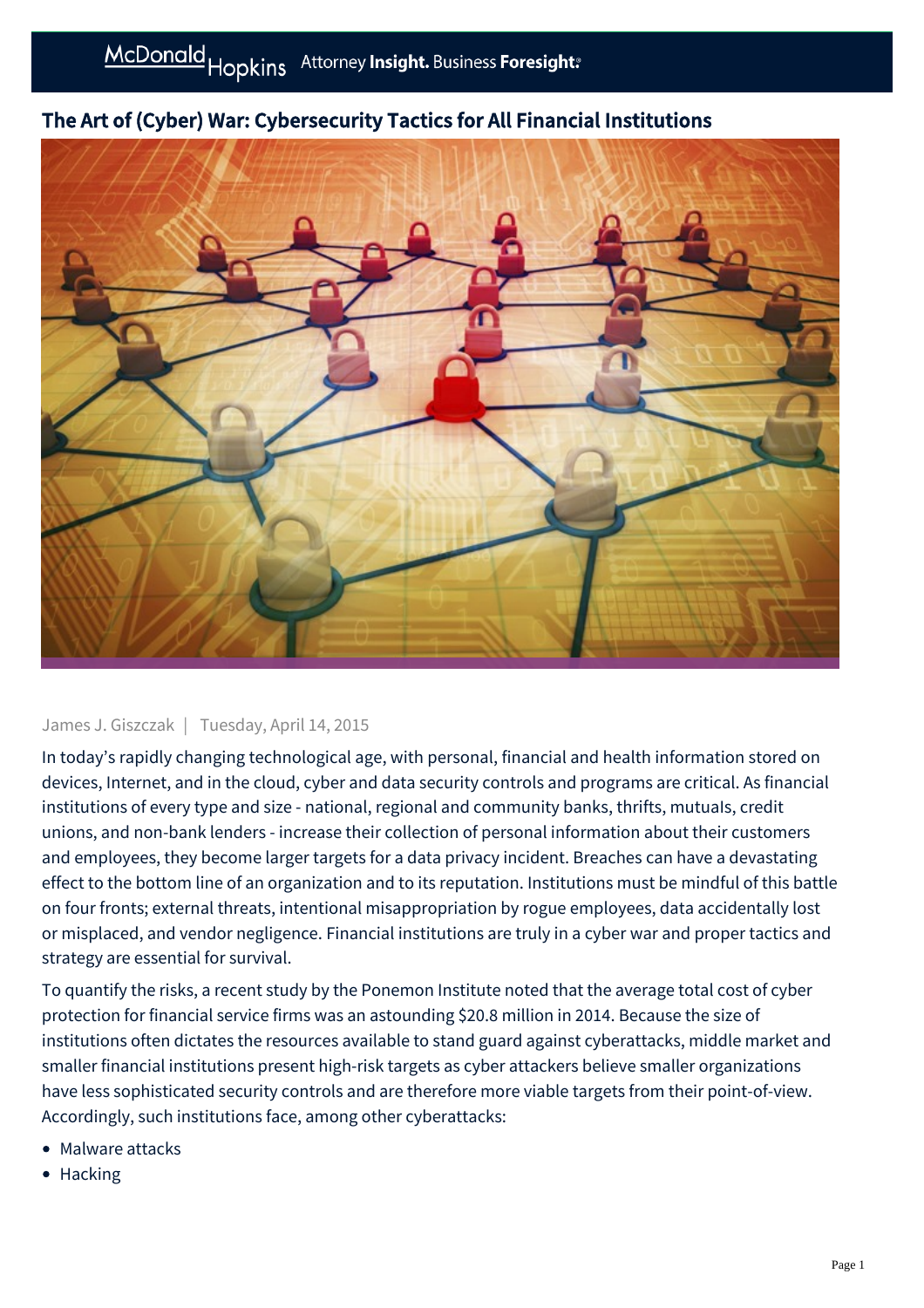- Ramsomware
- Insider threats
- Data or systems destruction and corruption
- DDoS and other communications disruptions
- Online credentials theft, fraud, and other business disruptions

Because of this, the Federal Financial Institutions Examination Council ("FFIEC")<sup>1</sup> requires that protections against such attacks be part of the formal cyber threat plans for organizations and ensuring that institutions have a comprehensive cyber resilience program will be a critical part of future regulatory examinations. Institutions must demonstrate an understanding of cybersecurity threats and how the institution's cyber plans identify, assess and address cyber risks.

To win this new war, cyber preparedness throughout the institution is critical. The recently created National Institute of Standards and Technology ("NIST") Framework creates a template that middle market and smaller financial institutions (as well as their directors and officers) can adapt to fit their organizational needs. See previous McDonald Hopkins Alert, [Board Members Beware: The SEC is watching](http://www.mcdonaldhopkins.com/alerts/data-privacy-and-cybersecurity-board-members-beware-the-sec-is-watching). The Framework is intended to establish industry standards and best practices for managing their cybersecurity risks; encouraging companies to be proactive and to identify and address complex issues and situations before institution-threatening, and (sadly) near-inevitable, cyber events occur. These best practices will likely become the baseline to assess legal or regulatory exposure, risk management, and insurance purposes:

- Identify: Develop an organizational understanding required to manage cybersecurity risk to systems, assets, data, and capabilities
- Protect: Develop and implement appropriate safeguards to ensure delivery of critical infrastructure services
- Detect: Develop and implement the appropriate activities to identify and avoid cyber events
- Transfer: Develop and implement an appropriate insurance program that deals with cyber and privacy events
- Respond: Develop and implement the appropriate activities to respond to a breach or other cyber event
- Recover: Develop and implement appropriate plans to maintain resilience and restore any capabilities or services that were impaired by a cybersecurity event

To achieve these objectives, institutions must take a deliberate approach and identify, assess, and address relevant cyber risks. This sort of analysis is often conducted by IT experts working with experienced legal counsel to ensure appropriate regulatory interests are understood and accounted for.

## Identifying critical cyber assets and threats

The first tactic in identifying risk is to understand the types of information and knowledge the institution has and how such critical information is maintained as well as how it can be accessed (don't forget the Internet of Things). Next, an institution must analyze what internal and external threats to critical cyber assets exist. For example, do some employees have access to more data than is appropriate to their position? Does the manner of transfer subject data to outside threats (hacking, destructive malware, theft of online credentials, misuse of the Internet)? It is also important to understand the likelihood of attack through the internal and external threats and the potential damage that could be caused by a cyber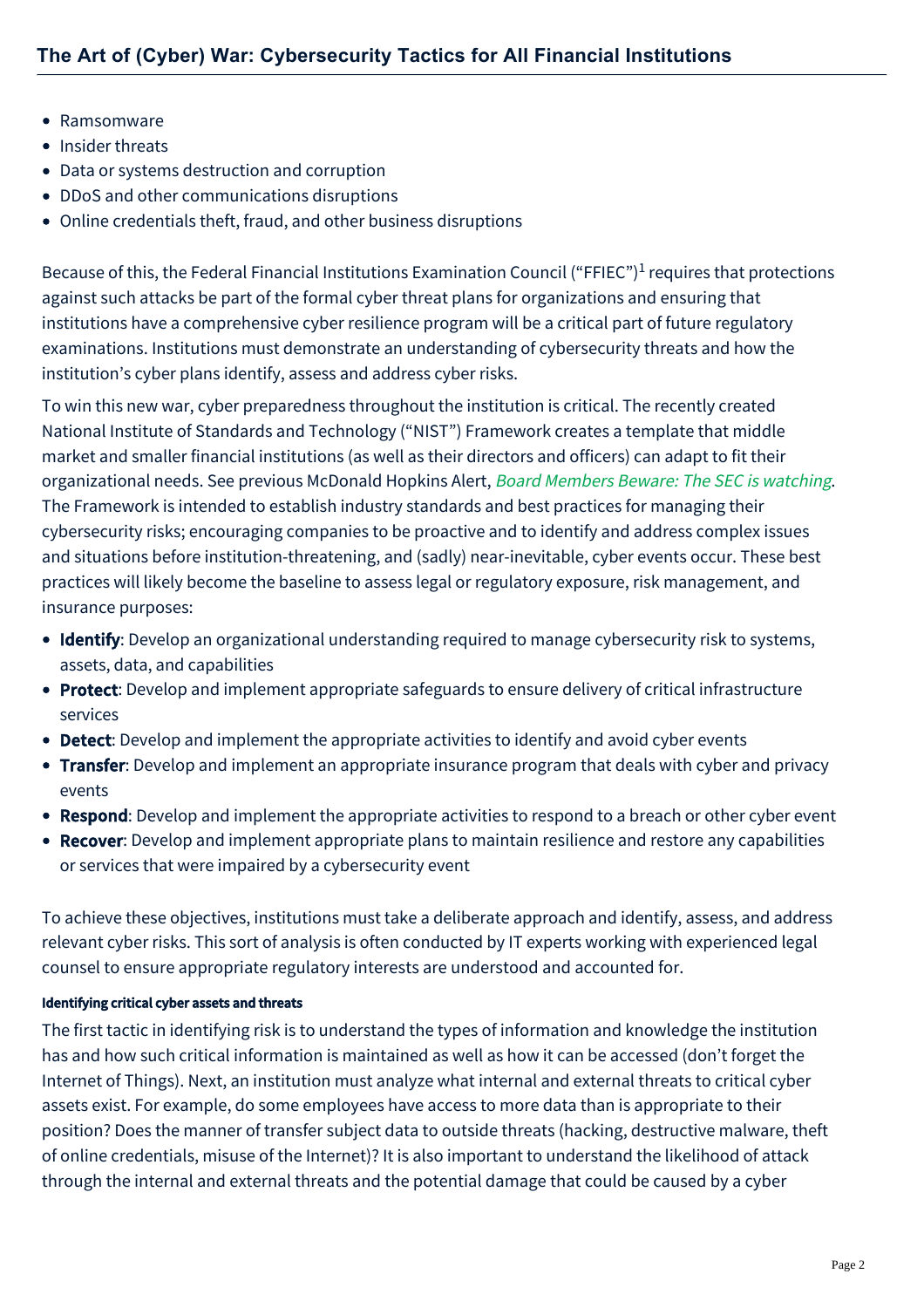attack. This last element of analysis will better enable institutions to deploy resources.

#### Assessment and modification of existing controls and programs

Institutions need to review, and in many cases create, information security policies to protect critical cyber assets and guard against actual and potential threats. Institutions need to adjust and/or design appropriate security controls and plans to, among other things:

- Monitor and control access
- Properly encrypt and otherwise protect personally identifiable information (for customers and employees)
- Ensure that duties are properly separated amongst appropriate personal and, when appropriate, dual controls are in place
- Safely dispose of critical information
- Anticipate and avoid environmental hazards (fire, flood, etc.)

With respect to all of the aforementioned and other controls and plans, consistent staff training and evaluation are critical; a perfect plan is useless if it is simply in a drawer.

## Third-party vendor management

An essential part of assessing existing controls and plans is reviewing vendor relationships and how vendors can affect an institution's risk profile. This process must be conducted by management and at the board of director level. Institutions must assess the complexity of each relationship, including:

- Legal and compliance risk (e.g., privacy, information security, Bank Secrecy Act/Anti-Money Laundering, fiduciary requirements)
- Volume of activity
- Potential for subcontractors (including the potential need for foreign support)
- Technology needs
- Access to the institution systems and information

Institutions should also specifically analyze the nature of customer interaction with the vendor and potential impact the relationship will have on consumers—including access to customers' confidential information and handling of customer complaints—and outline plans to manage these impacts. The scope and depth of vendor due diligence is directly related to the importance and magnitude of the institution's relationship with the third-party.

Setting expectations and establishing marching orders at the outset of the vendor relationship is critical. It is important to define, agree upon, and document expectations at the start of the engagement, and to review such expectations at least annually and after a change in services. This process is also consistent with regulator expectations and should be documented in your third-party vendor management policy. Specific contract topics to be thoroughly analyzed include:

- Scope
- Performance (including setting up specific metrics and benchmarks)
- Communication plans
- Risk assessment and audit rights (perhaps with triggers for same)
- IP rights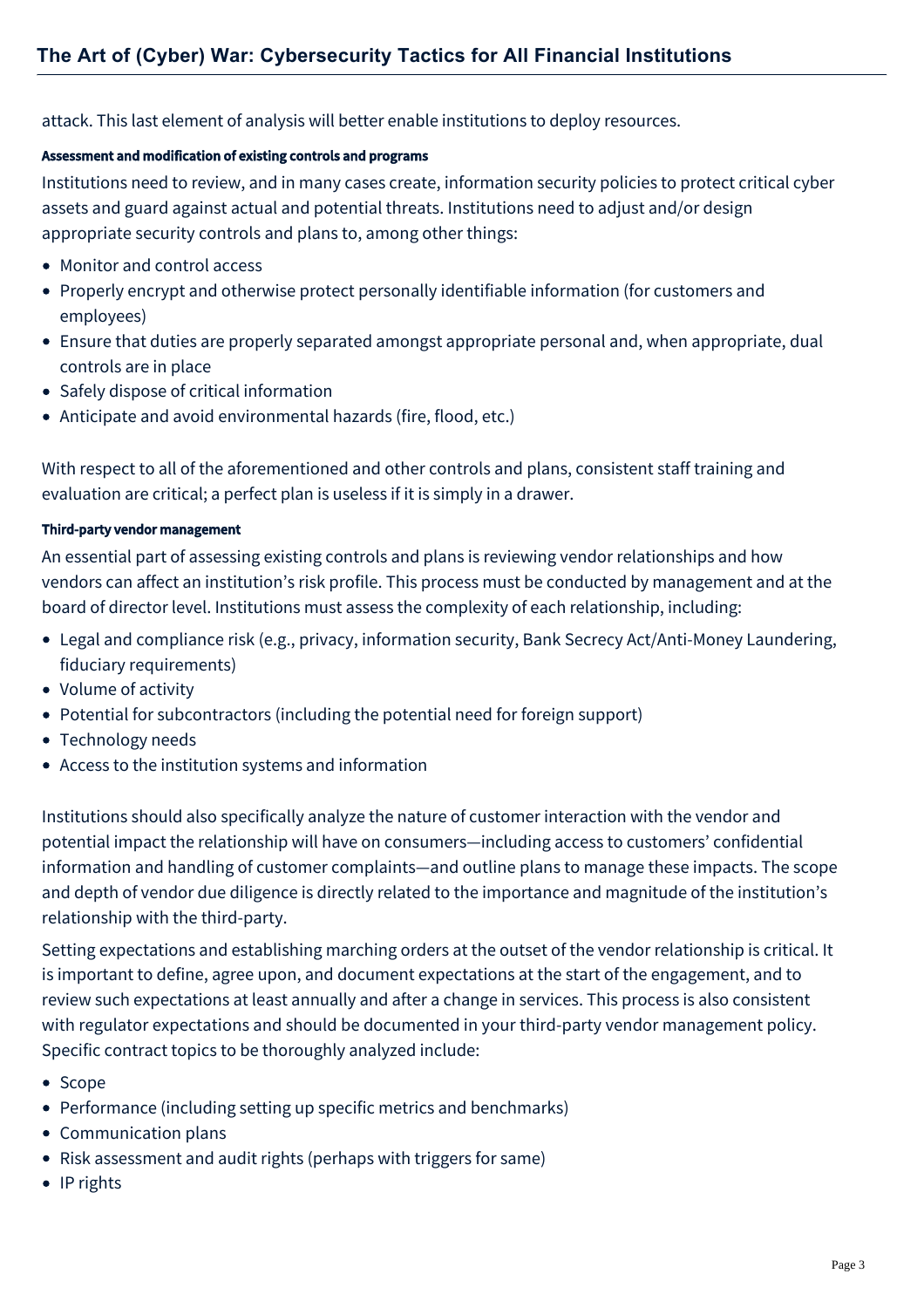- Data security
- Indemnification
- Response to consumer complaints
- Regulator oversight
- Insurance
- Termination

After entering into a contract with a third-party, management should dedicate sufficient staff with the necessary expertise, authority, and accountability to oversee and monitor the relationship. Management should also ensure that employees charged with managing third-party relationships are trained with respect to the vendor relationship and monitoring procedures. Regular site visits are useful to understand the third-party's operations and ongoing ability to meet contract requirements.

## Addressing cyber events

A critical aspect of any cyber preparedness plan is the development and implementation of an incident response protocol. The response protocol should address unauthorized access to or use of critical information that could result in substantial harm or inconvenience to others. The components of an effective program include:

- Assessment of the nature and scope of the incident and identification of what customer information has been accessed or misused
- Prompt notification to its primary federal regulator once the institution becomes aware of an incident involving unauthorized access to or use of sensitive customer information
- Notification to appropriate law enforcement authorities, in addition to filing a timely Suspicious Activity Report, in situations involving Federal criminal violations requiring immediate attention
- Measures to contain and control the incident to prevent further unauthorized access to or misuse of customer information, while preserving records and other evidence
- Notification to customers when warranted

Considering the importance of the controls, plans and protocols, institutions should routinely test their Incident Response Plan effectiveness and conduct tabletop exercises to evaluate existing response programs and make modifications as warranted. Institutions must understand that regulator examinations should not be considered system tests. Rather, examinations will be focused on evaluating whether management and boards understand how emerging cyber attacks could affect their business. Thus, institutions should be prepared to show their regulators that they have identified and understand the risks they face. Cyber preparedness is a process, not an event.

#### Board supervision – Increased involvement will decrease potential liability

Board members must truly fight the cyber war on multiple fronts, as regulators have indicated that directors and officers who fail to demonstrate knowledge of cybersecurity programs could be held individually liable for any lapses that occur. Accordingly, boards must work with management to assemble the proper teams and prepare plans to prevent and respond to any cyber breaches. A speech from Securities and Exchange Commission Commissioner Luis Aguilar in June 2014 made this point crystal clear: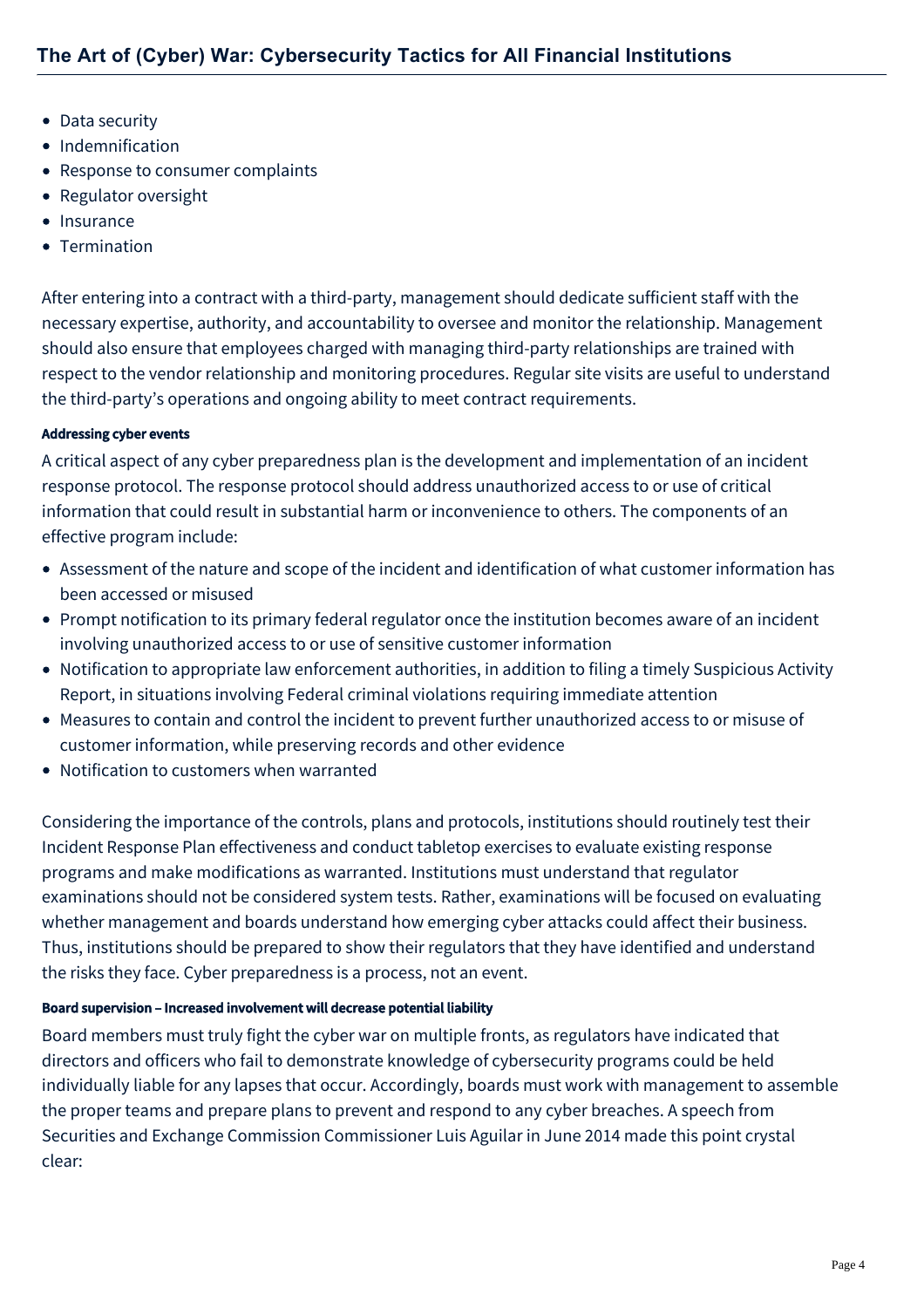When considering the board's role in addressing cybersecurity issues, it is useful to keep in mind " the broad duties that the board owes to the corporation and, more specifically, the board's role in corporate governance and overseeing risk management. It has long been the accepted model, both here and around the world, that corporations are managed under the direction of their boards of directors.

\*\*\*\*\*\*

Good boards also recognize the need to adapt to new circumstances — such as the increasing " risks of cyber-attacks. To that end, board oversight of cyber-risk management is critical to ensuring that companies are taking adequate steps to prevent, and prepare for, the harms that can result from such attacks. There is no substitution for proper preparation, deliberation, and engagement on cybersecurity issues. Given the heightened awareness of these rapidly evolving risks, directors should take seriously their obligation to make sure that companies are appropriately addressing those risks. "

Further, as noted by The Wall Street Journal in its March 30, 2015 article "Regulators Intensify Scrutiny of Bank Boards," institution regulators are "holding frequent, in some cases monthly, meetings with individual directors at the nation's biggest banks, demanding detailed minutes and other documentation of board meetings and singling out boards in internal regulatory critiques of bank operations and oversight." Per the article, the lead director at one national bank holds monthly calls with supervisors at the Fed and OCC while board committee leaders meet in person with supervisors several times a year. At another, Fed supervisors have attended some board committee meetings and directors meet regularly with supervisors outside of the formal board meetings.

Middle market and small institutions should expect similar treatment from their regulators, as -- per Camden Fine, president and CEO of the Independent Community Bankers of America -- "[d]irectors at small banks are also being pressed, including on how much they understand the kinds of loans banks are making and the associated risks…"

To properly prepare, institution management and directors should understand the NIST Cybersecurity Framework to ensure compliance. To that end, management and boards should be able to answer the following important questions:

What is the board's familiarity with cybersecurity?

"

- Have the company's critical cyber assets been identified and are they properly protected?
- Can the board articulate its cyber risks and explain its approach and response to such risk?
- Has the board assigned clear roles and responsibilities for identifying, evaluating, monitoring, and responding to cybersecurity incidents?
- What are the company's crisis communications plans in the event of a cyber attack?
- Is the company properly managing third-party vendors who have access to their IT environment?
- Does the company's insurance cover a cyber event?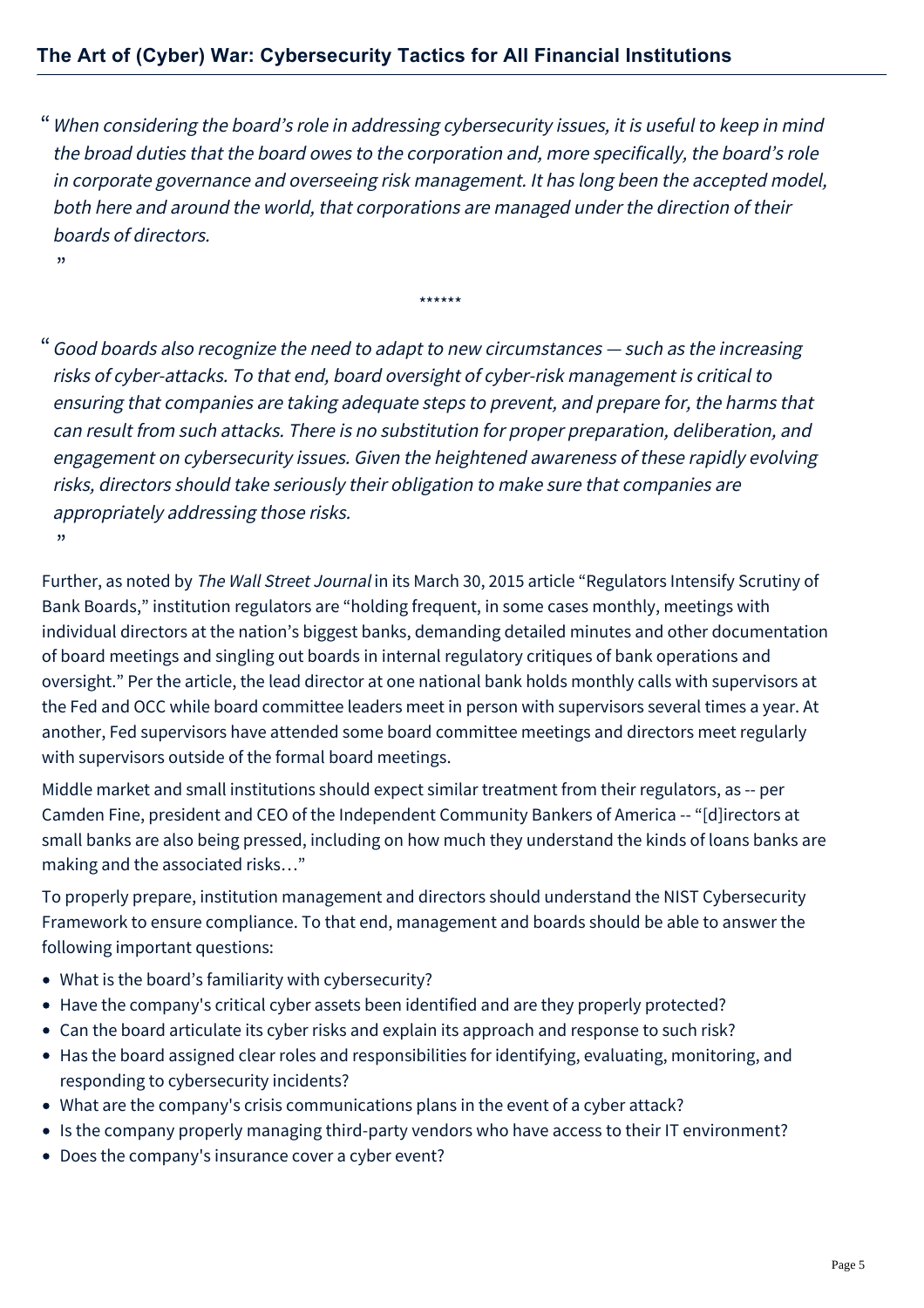Board preparedness and planning can be critical to insulating directors from liability or at least minimizing damage. In a recent decision, Palkon v. Holmes, No. 14-CV-01234 (D.N.J.), a federal district court dismissed a shareholder class action against directors, the president/CEO, and general counsel of Wyndham alleging breaches of the fiduciary duties of care and loyalty and the wasting of company assets following three data breaches between April 2008 and January 2010 resulting in the theft of over 600,000 customers' credit card information. Critical to the court's decision making was the Business Judgment Rule, which the court found protected the board from liability because the organization:

- Held 14 quarterly meetings in which it discussed the cyber attacks, company security policies, and proposed security enhancements
- Appointed the audit committee to investigate the breaches, and that committee met at least 16 times to review cybersecurity
- Hired a technology firm to recommend security enhancements, which the company had begun to implement
- Had cybersecurity measures in place that had been discussed numerous times by the board prior to the security breach

Therefore, with respect to cybersecurity issues, courts are employing a more stringent standard and specifically analyzing how boards are identifying, assessing, and addressing cyber risk; making board preparedness and planning critical to insulating directors from liability. Boards should have a high-level understanding of the nature of cyber risks facing the institutions and the board or an appropriate committee needs to understand and oversee the systems (policies, controls and procedures) that management has put in place to identify, manage and mitigate risks related to cybersecurity, and respond to cyber events (including data breaches). Boards that conduct self-evaluations may want to survey their members to better understand the skill sets that they have and to better prepare them for understanding the skill sets they may want to seek out, or ensure proper education. Finally, public company boards need to provide oversight of related disclosures, and disclosure controls and procedures.

## Conclusion

\_\_\_\_\_\_\_\_\_\_\_\_\_\_\_\_\_\_\_\_\_\_\_\_\_\_\_\_\_\_

Critically, with increased regulations come increased regulatory scrutiny, enforcement actions, and litigation. It is likely that state and/or federal regulatory actions in conjunction with cyber security breaches will become common and will likely trigger subsequent shareholder derivative actions and/or other claims against directors and officers. Understanding and avoiding such regulatory actions will be critical to avoiding the significant costs associated with the ongoing cyber war: loss of critical cyber assets, reputational damage, potential for increased propensity for attack, fees paid to professionals to prepare and fight battles, and penalties from regulators; all can be devastating to an organization. Because financial institutions must comply with a myriad of state, federal and regulatory information security laws and standards, it is critical to have a multidisciplinary approach, involving the integration of multiple legal specialties and service teams, to data privacy and cybersecurity to limit institutional risk and exposure with proactive controls, plans and programs to minimize the risk of cyberattacks and data breaches. As Sun Tzu observed in The Art of War: "Victorious warriors win first and then go to war, while defeated warriors go to war first and then seek to win."

<sup>&</sup>lt;sup>1</sup>The Council is a formal interagency body empowered to prescribe uniform principles, standards, and